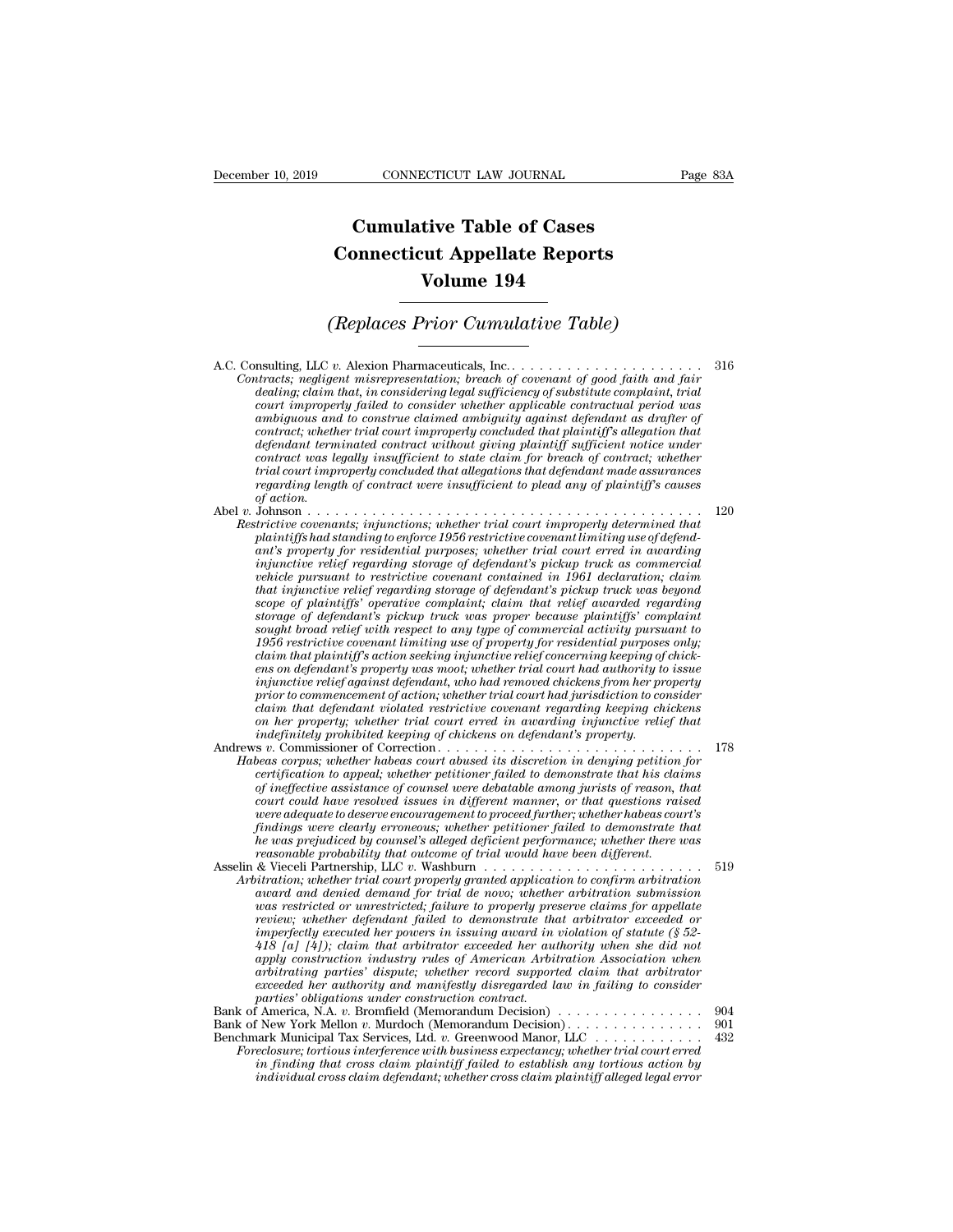*CONNECTICUT LAW JOURNAL* December 10, 2019<br> *or erroneous factual basis for trial court's decision on appeal; whether cross*<br> *clearly erroneous factual findinas: whether there was evidence to demonstrate*<br> *clearly erron* **connectively also that the connective demonstrated that the mission of the component or erroneous factual basis for trial court's decision on appeal; whether cross<br>clearly erroneous factual finding is whether their misapp** *connection LAW JOURNAL* December 10, 2019<br> *cor erroneous factual basis for trial court's decision on appeal; whether cross*<br> *claim plaintiff demonstrated that trial court either misapplied law or relied on*<br> *clearly th*<br> **that planning CONNECTICUT LAW JOURNAL**<br> *to erroneous factual basis for trial court's decision on appeal; whether cross*<br> *claim plaintiff demonstrated that trial court either misapplied law or relied on*<br> *clearly or erroneous factual basis for trial court's decision on appeal; whether cross claim plaintiff demonstrated that trial court either misapplied law or relied on clearly erroneous factual findings; whether there was evidenc* or erroneous factual basis for trial court's decision on appeal; whether cross<br>
claim plaintiff demonstrated that trial court either misapplied law or relied on<br>
clearly erroneous factual findings; whether there was eviden or erroneous factual basis for trial court's decision on appeal; whether cross<br>claim plaintiff demonstrated that trial court either misapplied law or relied on<br>clearly erroneous factual findings; whether there was evidence *definition plaintiff demonstrated that trial court either misapplied law or relied on clearly erroneous factual findings; whether there was evidence to demonstrate that planning and zoning commission acted improperly in d menting parametarization in trial court enter missipplied and trial court abused in promeous factual findings; whether there was evidence to demonstrate that planning and zoning commission acted improperty in deciding not certification and station formission acted improperly in deciding not to change*<br>*coning designation of property.*<br>2008<br>*icion for new trial; assault in first degree; attempt to commit assault in first<br>degree; risk of inj degree; risk of injury to child; criminal possession of firearm; summary judgment; claim that trial court abused its discretion by denying late petition for certification to appeal; whether trial court properly denied req* Ciccarelli *v.* Ciccarelli. . . . . . . . . . . . . . . . . . . . . . . . . . . . . . . . . . . . . . . . <sup>335</sup> *Patition for summary instanting for summary internal to commit assault in first*<br>degree; risk of injury to child; criminal possession of firearm; summary judgment; claim that trial court abused its discretion by denying l *mon* for each transformation of the interest and the interest and the degree; risk of injury to child; criminal possession of firearm; summary judgement; claim that trial court abused its discretion by denying late petiti *by text is, by indry to chual, criminal possession by denying late petition for*<br>ment; daim that trial court abused its discretion by denying late petition for<br>certification to appeal; whether trial court properly denied *of two count count count count count and count properly denied request for permission*<br>certification to appeal; whether trial court properly denied request for permission<br>to file late petition for certification.<br> $\begin{array}{ll}$ matter jurisdiction over appeal challenging partial summary judgement rendered<br>by trial court; whether defendant appealed from final judgment when one count<br>of two count complaint remained pending and record did not contai Ciccarelli v. Ciccarelli.<br>
Partition; motion for summary judgment; whether Appellate Court lacked subject<br>
matter jurisdiction over appeal challenging partial summary judgement rendered<br>
by trial court; whether defendant a **Legal matrice;** whether set for the court is that court is the matter jurisdiction over appeal challenging partial summary judgement rendered<br>by trial court, whether defendant appealed from final judgment when one count<br>o *claim is claim is a claim and juagment, whether Appearate Court actaets any*<br>claim of the court, whether defendant appealed from final judgment vendered<br>by trial court, whether defendant appealed from final judgment when *complaint contained complete chaim appealed from final judgment when one count*<br>by trial court; whether defendant appealed from final judgment when one count<br>of two count complaint remained pending and record did not cont *render we count complaint remained pendang and record did not contain withdrawal*<br>of two count complaint remained pending and record did not contain withdrawal<br>or unconditional abandonment of remaining count.<br>al malpracti *tion contributal remaining that record ata not conditional abandonment of remaining count.*<br>
or unconditional abandonment of remaining count.<br>
al malpractice; whether trial court properly concluded that cross claim set fo *malpractice; whether transformed in alternational malpractice; whether transformed malpractice; whether cross claim was concluain of legal malpractice; whether cross claim was complaint contained claim of legal malpractic* Crawley *v.* Commissioner of Correction . . . . . . . . . . . . . . . . . . . . . . . . . . . . . <sup>574</sup> *Habeas complaint contained claim of legal malpractice; whether trial court properly rendered summary judgment in favor of cross claim defendants on legal malpractice claim; whether cross claim plaintiff could make prima f rendered summary judgment in favor of cross claim defendants on legal malpractice claim, whether cross claim plaintiff could make prima facie case of legal malpractice in absence of expert testimony.*<br> *y v*. Commission *ble rule of practice (§ 23-29 [3]); claim maip incurre, where that court property-<br>indeed summary judgment in favor of cross claim defendants on legal malpractice claim, whether cross claim plaintiff could make prima faci claim that prior habeas counsel rendered ineffective assistance by failing to raise claim that petitioner's criminal trial counsel rendered ineffective assistance by failing to file motion to fileration the motion to fileration to found in the commissioner of Correction to file motion to the failing to firial counsel pursuant to successive petition doctrine codified in applicable rule failure of trial counsel to file motion to suppress was objectively reasonable.* throus corpus, anceare most as to properly denied in applications of trial counsel pursuant to successive petition doctrine codified in applicable rule of practice (§ 23-29 [3]); claim that habeas court improperly denied c ble rule of practice (§ 23-29 [3]); claim that habeas court improperly denied<br>claim that prior habeas counsel rendered ineffective assistance by failing to raise<br>claim that petitioner's criminal trial counsel rendered inef *Claim that prior habeas counsel rendered ineffective assistance by failing to raise*<br> *Claim that petitioner's criminal trial counsel rendered ineffective assistance by*<br> *failing to file motion to suppress cocaine found Commissioner's criminal trial counsel rendered ineffective assistance by*<br>*failing to file motion to suppress cocaine found in petitioner's bedroom; whether*<br>*failure of trial counsel to file motion to suppress was object that that settlem that suppress cocaine found in petitioner's bedroom; whether*<br> *thailure of trial counsel to file motion to suppress was objectively reasonable.*<br> **he Bank National Trust Co.** *v.* DeFranco (Memorandum D *commissioner correctly concluded that Workers' Compensation Commission* <sup>2</sup><br> *lacked subsectional Trust Co. v. DeFranco (Memorandum Decision)*<br> *lacked v. New Haven*<br> *lackers' compensation, whether Compensation Review Board erred in affirming<br>
<i>Workers' Compensation Commissioner's denial of m agreement between parties; whether issues as to waiver of any rights plaintiff may have have have the compensation Review Board erred in affirming*<br>*Workers' compensation, whether Compensation Review Board erred in affirming<br>workers' Compensation to open parties' stipula-<br>tion that settled plaintiff arising compensation; whether Compensation Review Board erred in affirming Workers' Compensation Commissioner's denial of motion to open parties' stipulation that settled plaintiff's workers' compensation claims; whether Workers' Compensation Commissioner's denition that settled plaintiff's workers' comperimissioner correctly concluded that Wordslands lacked subject matter jurisdiction to enter agreement between parties; whether issues ma* commissioner correctly concluded that Workers' Compensation Commission<br>commissioner correctly concluded that Workers' Compensation Commission<br>lacked subject matter jurisdiction to entertain issues related to settlement<br>agr *Legal malpractice; whether issues some summary index*<br>acked subject matter invisible in to entertain issues related to settlement<br>agreement between parties; whether issues as to waiver of any rights plaintiff<br>may have had *mente subject matter jartssuchtion to entertain issues reduced to settement* between parties; whether issues as to waiver of any rights plaintiff may have had were beyond commission's jurisdiction, which is limited to cla *failed to advise plaintif* of rights he was as a state of our plany have had were beyond commission's jurisdiction, which is limited to claims arising out of Workers' Compensation Act (§ 31-275 et seq.); reviewability of *agrame nat were organa commissions furtalisation, and is timited to cuims*<br>arising out of Workers' Compensation Act (§ 31-275 et seq.); reviewability of<br>claims not presented to commissioner.<br>y v. Riccio<br>almalpractice; whe *decision at of worders compensation Act* (*x 51-213 et seq.)*, retreated claims not presented to commissioner.<br> *decision and malpractice*; whether trial court properly granted motion for summary<br>
ment; whether genuine is Dubinsky v. Riccio<br> *Legal malpractice*; whether trial court properly granted motion for summary judg-<br>
ment; whether genuine issue of material fact existed as to claim that defendant<br>
failed to advise plaintiff of rights *Legal malpractice; whether trial court properly granted motion for summary judgment; whether genuine issue of material fact existed as to claim that defendant failed to advise plaintiff of rights he was giving up by enter dered by trial court in the court proping gradient model in state and ment; whether genuine issue of material fact existed as to claim that defendant failed to advise plaintiff of rights he was giving up by entering into version and the distance issue of material justicialista to daring that distancement in prior dissolution of marriage action, adoption of trial court's* decision as proper statement of facts and applicable law on issues.<br> *to interimally of regimes in a case was giving ap of energy and separation*<br>agreement in prior dissolution of marriage action; adoption of trial court's<br>decision as proper statement of facts and applicable law on issues.<br> *commencement of action; claim that trial court applicable law on issues.*<br> *commencement of facts and applicable law on issues.*<br> *commenced by trial court provided plaintiffs with no practical relief; whether contro-*<br> *determining that defendants overburdened easement; claim that declaratory judgment renear title; declaratory judgment; easements; claim that declaratory judgment reneared by trial court provided plaintiffs with no practic improperly proscribed, contrary to reasonableness standard, trivial and infreget title; declaratory dered by trial court<br>versy was justiciable ingress and egree<br>to ingress and egree<br>commencement of idetermining that definition in the interval of the intervals.<br>v. Penza . . . . . . . . . . . . . .* erray was justiciable; claim that because parties agreed easement was limited<br>to ingress and egress, plaintiffs were in same position as they were prior to<br>commencement of action; claim that trial court applied wrong stand *Dissolution of marriage; culmi and because partics ayer culmines tanked was unitated to ingress and egress, plaintiffs were in same position as they were prior to commencement of action; claim that trial court applied wro wheres and eyers, patrings were in sume position is ling were firm*<br>commencement of action; claim that trial court applied wrong standard in<br>determining that defendants overburdened easement; claim that trial court<br>improp *judicational is clear and unambiguous; whether trial court applied words summary inproperly proscribed, contrary to reasonableness standard, trivial and infrequent conduct.*<br> *y*. Penza . . . . . . . . . . . . . . . . . . *in declining to award attorney's fees to plaintiff.*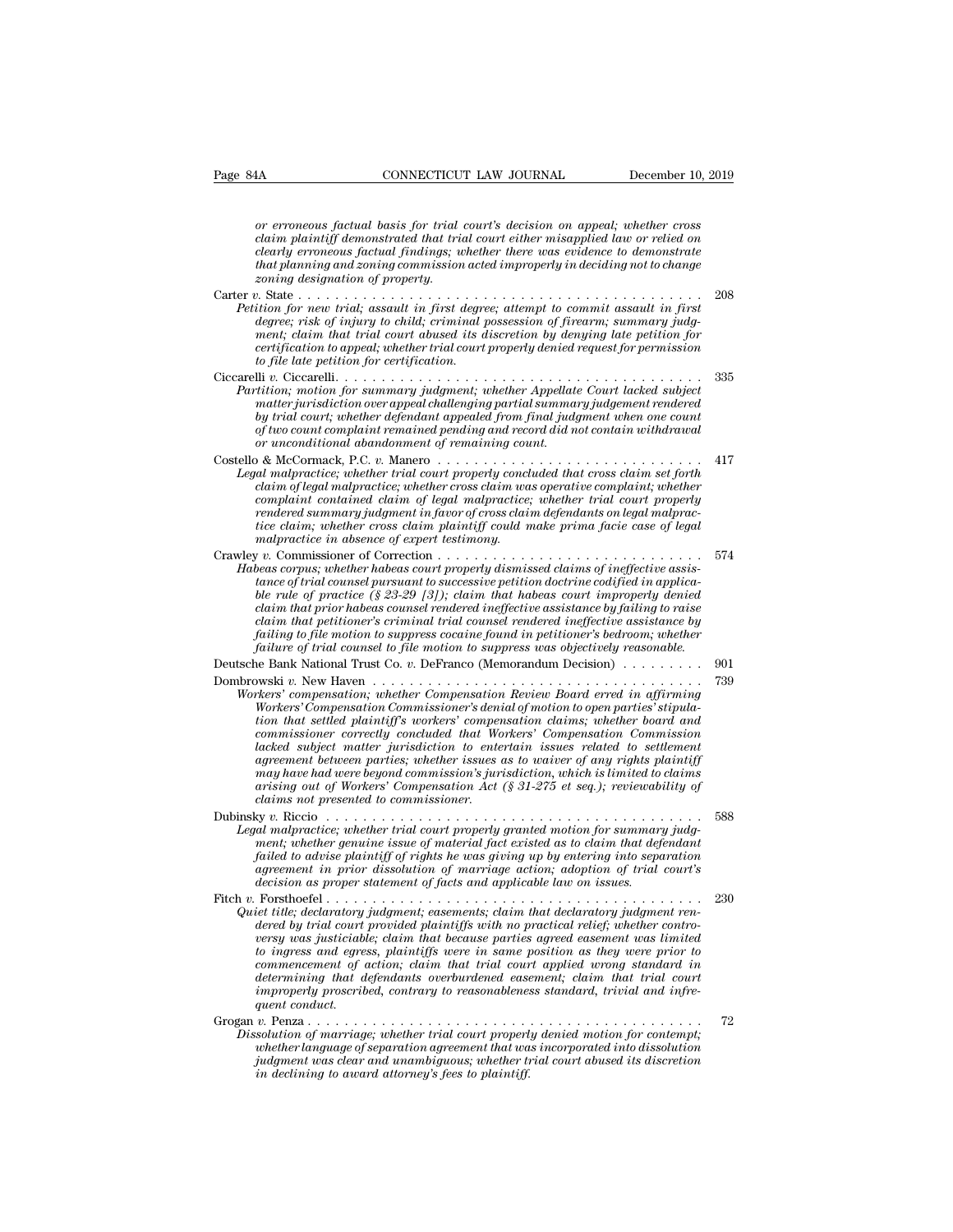H. F. *<sup>v</sup>*. M. M. (Memorandum Decision) . . . . . . . . . . . . . . . . . . . . . . . . . . . . . <sup>904</sup> Haywood *v.* Commissioner of Correction . . . . . . . . . . . . . . . . . . . . . . . . . . . . <sup>757</sup> *Habeas corpus; ineffective assistance of counsel; claim that although prior appellate*<br>*Habeas corpus; ineffective assistance of counsel; claim that although prior appellate*<br>*Habeas corpus; ineffective assistance of coun connected in periodic connected in periodic in periodic in periodic in that although commissioner of Correction*<br>*dv. Commissioner of Correction*  $\ldots$  *claim that although prior appellate*<br>*counsel, in petition for cer that it was improper for this court in petitioner's direct appeal to order that trial coming modify periorial models of robbery in first degree as accessory in the periorial of v. Commissioner of Correction of robbers corpus; ineffective assistance of counsel; claim that although prior appellate counsel, i M. M. (Memorandum Decision)*<br> *commissioner of Correction*<br> *conviction of accession of coursel, claim that although prior appellate<br>
coursel, in petition for certification to appeal to our Supreme Court, claimed<br>
that it failed to include citation is determined to include to include to include connus; ineffective assistance of counsel, claim that although prior appellate counsel, in petition for certification to appeal to our Supreme Cour I*) beas corpus; ineffective assistance of counsel; claim that although prior appellate counsel, chaim that although prior appellate counsel, that it was improper for this court in petitioner's direct appeal to order that *for certification in perfective assistance of counsel; clarm that although pror appellate* counsel, in petition for certification to appeal to our Supreme Court, claimed that it was improper for this court in petitioner's *counsel, in petition for certification to appeat to our Supreme Court, claimed*<br>that it was improper for this court in petitioner's direct appeal to order that trial<br>court modify petitioner's conviction of coolery in firs *Culture That it was improper for this court in petitioner's direct appeal to order that trial<br>court modify petitioner's conviction of robbery in first degree as accessory to<br>conviction of accessory to attempt to commit ro court modify petitioner's conviction of robbery in first degree as accessory to conviction of accessory to attempt to commit robbery in first degree, he improperly failed to include citation to State v. Sanseverino (287 C conviction of accessory to attempt to commut robbery in first degree, he improperty*<br>failed to include citation to State v. Sanseverino (287 Conn. 608) (Sanseverino<br>for certification in direct appeal was ineffective in fa *tauled to include citation to State v. Sanseverno (287 Conn. 608)* (Sanseverno I); claim that prior appellate coursel was ineffective in failing, while petition for certification in direct appeal was pending in our Superm *i); clarm that proor appellate counsel was ineffective in failing, while petition* for certification in direct appeal was pending in our Supreme Court, to file motion for reconsideration in this court regarding modificati *dom certification in direct appeal was pending in our Supreme Court, to file motion for reconsideration in this court regarding modification issue after our Supreme Court officially relased its decision in Sanseverino I; motion for reconsideration in this court regarding modification issue after our*<br>*Supreme Court officially released its decision in Sanseverino I; claim that prior*<br>*habeas coursel was deficient in petitioner's first habe Supreme Court officially released its decision in Sanseverino I; claim that prior*<br>*habeas coursel was deficient in petitioner's first habeas trial because he failed*<br>*to point out sufficiently errors of prior appellate c propertion and the deficiently errors of prior appellate counsel and because he jailed* to point out sufficiently errors of prior appellate counsel and because he failed to advance legal analyses set forth in concurring o *modification of petitioneris of proor appellate counsel and because he jailed* to advance legal analyses set forth in concurring opinion by Chief Justice Rogers in State v. Sanseverino (291 Comn. 574) (Sanseverino II), wh *to advance legal analyses set forth in concurring opinion by Chief Justice Rogers*<br>in State v. Sanseverino (291 Comn. 574) (Sanseverino II), which questioned vis-<br>dom of allowing modification of defendant's conviction to *in State v. Sansevermo (291 Conn. 574) (Sansevermo II), which questioned wis-dom of allowing modification of defendant's conviction to lesser included offense, where invariation on lesser included offense was in future ca petition on lesser included offense was not provided by trial court,* in future cases that do not share unique circumstances of that case; claim that prior appellate coursel was ineffective for failing to make argument ag *in future cases that do not share unique circumstances of that case; claim that* prior appellate counsel was ineffective for failing to make argument against modification of petitioner's judgment based on his acquital due prior appellate counsel was ineffective for failing to make argument against<br>modification of petitioner's judgment based on his acquittal due to insufficient<br>evidence and lack of jury instruction on lesser included offense *woodification of petitioner's judgment based on his acquittal due to insufficient*<br>evidence and lack of jury instruction on lesser included offense, similar to way<br>in which appellate attorney had successfully raised simil *in which appellate atterney had successfully raised similar claim in State v.*<br> *in which appellate attorney had successfully raised similar claim in State v.*<br> *perium (307 Coma. 115); whether habeas court abused its dis* in which appellate attorney had successfully raised similar claim in State v.<br>LaFleur (307 Conn. 115); whether habeas court abused its discretion in denying<br>petition for certification to appeal; whether petitioner establis LaFleur (307 Conn. 115); whether habeas court abused its discretion in denying<br>petition for certification to appeal; whether petitioner established that he was<br>claim that prior appellate counsel should have filed motion fo petition for certification to appeal; whether petitioner established that he was<br>prejudiced by his claim that prior habeas counsel was ineffective in failing to<br>claim that prior appellate counsel should have filed motion f *prejudiced by his claim that prior habeas counsel was ineffective in failing to claim that prior appellate counsel should have filed motion for reconsideration with this court in petitioner's direct appeal; claim that pri clarm that proor appellate counsel should have jued motion for reconsideration* with this court in petitioner's direct appeal; claim that prior habeas counsel was ineffective in failing to address relevance of Sanseverion with this court in petitioner's direct appeal; claim that prior habeas counsel was<br>ineffective in failing to address relevance of Sanseverino I, Sanseverino II, and<br>LaFleur cases; whether petitioner could establish prejudi *certification metallaction would establish prejudice with respect to his* clarificar cases; whether petitioner could establish prejudice with respect to his claim that prior habeas counsel provided ineffective assistance  $\it{ferent}.$  In re Anthony L. . carm mat pror naoeas counset provided ineffective assistance oy jailing to clarm<br>that prior appellate counsel was ineffective on direct appeal when he did not rely<br>on Sanseverino I in his petition for certification to appe *Termination of parental rights; reviewability of claim that trial court Supergeon Sameswerino I in his petition for certification to appeal to our Supreme Court, certification would have been granted and outcome of appeal on Saliseverino 1 in his petition for certification to appeal to our Supreme Court;*<br>whether there was reasonable probability that, if appellate coursel had cited to<br>Saliseverino I in his petition for certification to app

- *innerator* there was reasonable probability that, if appellate counset had cited to determine court, Sanseverino I in his petition for certification to appeal to our Supreme Court, certification would have been granted an *by respondent Commissioner of Children and Families secured more permanent and stable life for them compared to that which she could provide if she were Termination of parental rights; reviewability of claim that trial court violated substantive due process rights of respondent mother and her minor children when it failed to determine whether permanency plans for children* In re Cameron W. . . . . . . . . . . . . . . . . . . . . . . . . . . . . . . . . . . . . . . . . . . <sup>633</sup> *Termination of parental rights; reviewability of claim that trial court violated substantive due process rights of respondent mother and her minor children when it failed to determine whether permanency plans for children mother was universing to prespondent momer and ner minor chuaren when* the failed to determine whether permanency plans for children that were proposed by respondent Commissioner of Children and Families secured more perm
- *court is a content the missioner of Children and Families secured more permanent by respondent Commissioner of Children and Families secured more permanent and stable life for them compared to that which she could provide to the life for them communisation of Children and Families secured more permanent* and stable life for them compared to that which she could provide if she were given time to rehabilitate herself.<br>
In the simulation of p *what stable tipe for them compared to that which she could provide if she were* given time to rehabilitate herself.<br> *whereaft mother was unable or unwilling to benefit from reunification efforts; whether trial<br>
court pro tion efforts was supported by clear and convincing evidence; reviewability of claim that trial court improperly found that Department of Children and Families* mination of parental rights; whether trial court property found<br>mother was unable or unwilling to benefit from reunification efforts<br>to benefit from reunification efforts to events preceding ad<br>whether trial court's findin mouter was undoen runwing to benefit from reantly called the more runs unable or unwilling<br>court properly limited its analysis of whether mother was unpedication date;<br>to benefit from reunification efforts to events preced *Court property timuted us analysis of whether momer was unable or univoluing to benefit from reunification efforts to events preceding dajablaction date; whether trial court's finding that mother was unwilling to benefit its discretion of attorney in the mother was unwilling to benefit in condition efforts was supported by clear and convincing evidence; reviewability of claim that trial court improperly found that Department of Children a*
- *guardian ad litem; whether trial court symmatry to be eight from reunification offorts was supported by clear and comvincing evidence; reviewability of claim that trial court improperly found that Department of Children a order to determine best interests of minor child form that trial court improperty found that Department of Children and Families* change made reasonable efforts to reunify mother with her child; claim that trial court abu *motion to appoint guardian ad litem precluded respondent mother or attorney for minor child from presenting momer with her child* reduction  $M_{\cdots}$ .<br> *for minor child from presenting evidence for the discretion by denying oral motion of attorney for minor child to appoint<br>
<i>guardian ad litem*; w *id neglect; transfer of guardianship of minor child; claim that trial court abused*<br>*its discretion by denying oral motion of attorney for minor child to appoint*<br>*inaryatian ad litem; whether trial court required input o court's failure of guardian and point of attorney for minor child to appoint and litem in the appoint required input of attorney for minor child to appoint required input of guardian ad litem order to determine best inter* Is discretion by denying ordentical delivering yor minor child to dippoint<br>guardian ad litem; whether trial court required input of guardian ad litem in<br>order to determine best interests of minor child; whether trial court *Negligence; claim that evidence did not support trial court required input of determine best interests of minor child; whether trial court's denial of motion to appoint guardian ad litem precluded respondent mother or att and that award would unjustly enrich and that award would respondent mother or attorney*<br>for minor child from presenting evidence for trial court to weigh and consider<br>in conducting its best interests analysis; whether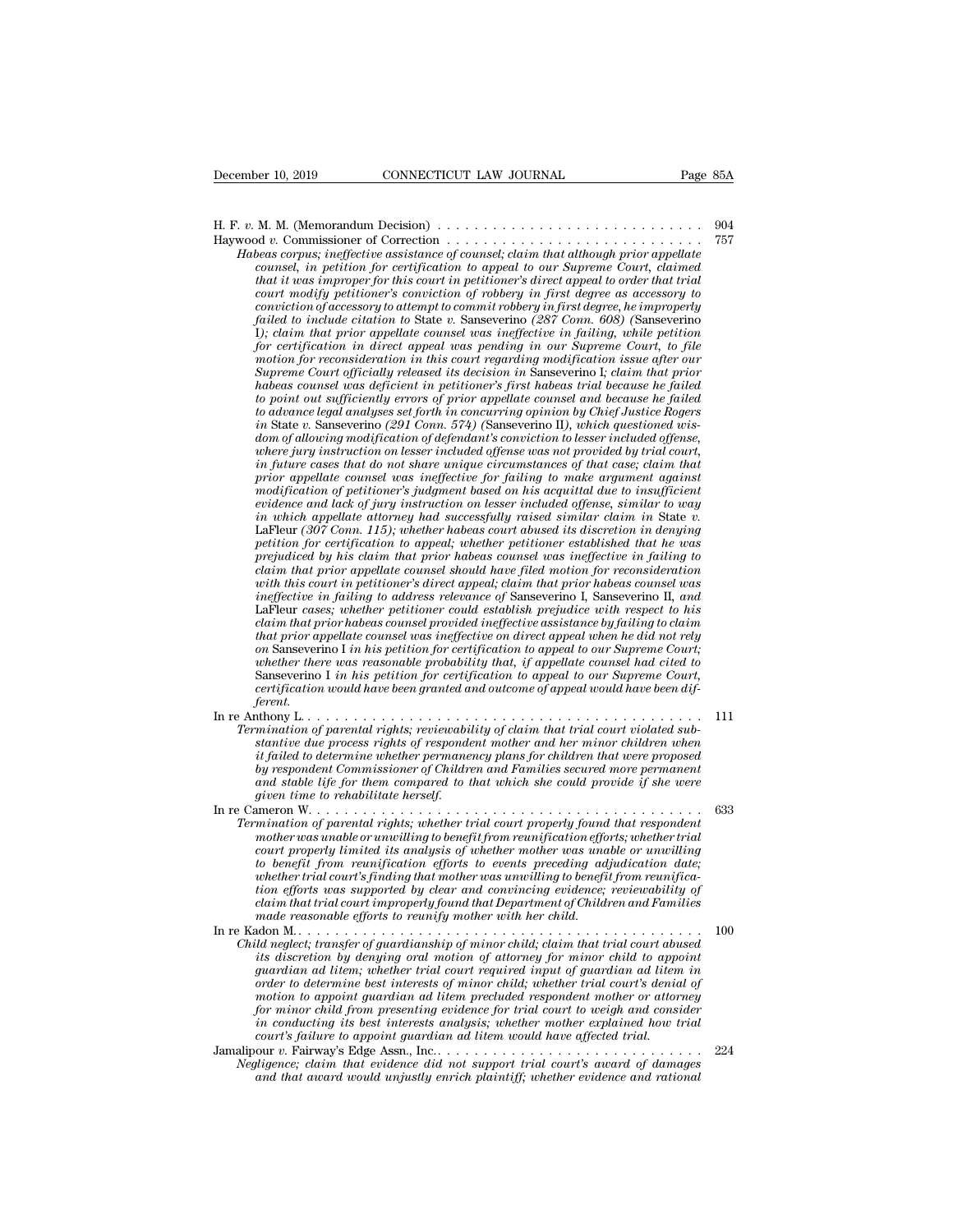*inferences drawn therefrom provided factual basis for trial court's award of damages; commeterically commetering trial court is award of defendent court is award of demages; claim that trial court is award of defendent coinminim association and Common Interest Ownership Act (§ 47-200 et seq defendant condominium association and Common Interest Ownership Actual basis for trial court's award of*<br>*damages; claim that trial court improperly failed to consider relevant bylaws of*<br>*defendant condominium associatio 200 EONNECTICUT LAW*<br> *200 inferences drawn therefrom provided factud*<br> *200 et seq.) in rendering its judgment.*<br> *200 et seq.) in rendering its judgment.*<br> *200 et seq.) in rendering its judgment.*<br> *Le* . Silver Hill H inferences drawn therefrom provided factual basis for trial court's award of<br>damages; claim that trial court improperly failed to consider relevant bylaws of<br>defendant condominium association and Common Interest Ownership inferences drawn therefrom provided factual basis for trial court's award of<br>damages; claim that trial court improperly failed to consider relevant bylaws of<br>defendant condominium association and Common Interest Ownership *Application for relief from provided factual basis for trial court's award of*<br>*Admages; claim that trial court improperly failed to consider relevant bylaws of*<br>*Application for relief from abuse; claim that trial court eventess what wareform provided juddle to consider relevant bylaws of*<br>defendant condominium association and Common Interest Ownership Act (§ 47-<br>200 et seq.) in rendering its judgment.<br>k v. Silver Hill Hospital, Inc. (Me *its discretion in issuing sanctions against plaintiff for filing frivolous applicationally construction absociation dissociation*<br> *z00 et seq.)* in rendering its judicial abuse. Considering the set of S. A. (AC 42149) .........<br>
blication for relief from abuse, clevidence presented at hearing its<br>
dis M. B. *v.* S. A. (AC 42237) . . . . . . . . . . . . . . . . . . . . . . . . . . . . . . . . . . . . . . <sup>727</sup> **Example 2018** Consider the custom of the custom of the custom of the custom of the custom for relief from abuse; claim that trial court improperly failed to consider evidence presented at hearing in making findings; wheth *postiudgment motions for contempt against plaintiff during pendence presented at hearing in making findings; whether trial court abused* its discretion in issuing sanctions against plaintiff for filing frivolous applicati *whether trial court abused it hearing in making findings; whether trial court abused*<br>evidence presented at hearing in making findings; whether trial court abused<br>tion for relief from abuse.<br>S. A. (AC 42237).............. *ment motions for contempt before resolving motion for modification of visitation; whether trial court abused its discretion in finding plaintiff to be in contempt for failing to make support and the make support payment of the custody, whether trial court abused its discretion in granting defendant's* post*judgment motions for contempt against plaintiff during pendency of appeal; wheth plaintiff to the simple in the contempt against plaintiff during defendant's* in *granting defendant's phostying pending ment motions for contempt against plaintiff during pendency of appeal; whether trial court abused* postjudgment motions for contempt against plaintiff during pendency of appeal;<br>whether trial court abused its discretion in scheduling and adjudicating postjudgment motions for contempt before resolving motion for modifica post*yudgment motions for contempt against plaintiff during pendency of appeal;*<br>whether trial court abused its discretion in scheduling and adjudicating postjudg-<br>ment motions for contempt before resolving motion for modi *sance trial court abused its discretion in scheduling and adjudicating postjudgment motions for contempt before resolving motion for modification in whether trial court abused its discretion in finding plaintiff to be in riand motions for contempt before resolving motion for modification infinding plaintiff to failing to make support payments; claim that trial court erred plaintiff's financial affidavits in ruling on motions for conterion* M. M. *v.* H. F. . . . . . . . . . . . . . . . . . . . . . . . . . . . . . . . . . . . . . . . . . . . . <sup>472</sup> *Dissolution of marriage; request for leave to file motions for contempt; whether vacation of arrearage amounts pursuant to Appellate Court's decision in separate appeal triggered retroactive vacation of underlying contemp* plantify *s* financial affuancies in rating on motions for contempt; whether ordination of arrearage amounts pursuant to Appellate Court's decision in separate appeal triggered retroactive vacation of underlying contempt o *tom of arrearing amounts pursuant to Appeutie Court's accession in separate appeal ringgred retroactive vacation of underlying contempt orders or related valentions; whether trial court abused its discretion by accepting constitute substantial constitute substantial distribute substantial affidations; whether trial court abused its discretion by accepting financial affidation of marriage; request for leave to file motion to modify custody allegations, whether true court abused us asserted*<br>*allegations piece of the court in terms of marriage; request for leave to file*<br>*asolution of marriage; request for leave to file*<br>*allegation of minor child; whether t* Mahoney *<sup>v</sup>*. Commissioner of Correction (Memorandum Decision) . . . . . . . . . . . . . <sup>902</sup> Dissolution of marriage; request for leave to file motion to modify custody and<br>visitation of manor child, whether trial court erred in denying request for leave<br>to file motion to modify on ground that defendant failed to *Habeas corpus; whether trial court area in denying request for leave*<br>to file motion to modify on ground that defendant failed to allege facts sufficient to<br>constitute substantial change in circumstances and that motion s *certification of minor child, whether trial court erred in denying request for leave to file motion to modify on ground that defendant failed to allege facts sufficient to constitute substantial change in circumstances a* constitute substantial change in circumstances and that motion simply reiterated<br>allegations previously presented to court.<br>Mahoney v. Commissioner of Correction (Memorandum Decision)<br>Perez v. Commissioner of Correction.<br>F *Breach of fiduciary duty; dissolution of corporation of corporation of corporation of corporation*<br> *Brack of fiduciary duty; dissolution of corporation; action in denying petition for*<br> *Breach of fiduciary duty; dissolu of*  $\alpha$  stock; attorney's fees; claim that trial court abused its discretion in denying petition for certification to appeal; credibility of witnesses.<br>
and  $\alpha$  stock; whether habeas court abused its discretion in deny *corporation's earnings; whether trial court erred in declining to apply minority differentially to difference of correction.*<br> *density and the minority of witnesses.*<br> *density of witnesses.*<br>  $\alpha$  and *of fiduciary duty; dissolution of corporation; action to determine fair value*<br> *of stock; attorne court erred in awarding attorney's fees and expert witness fees; whether trial corry detailon to appeal; creationtry of winnesses.*  $\frac{1}{2}$  and  $\frac{1}{2}$  and  $\frac{1}{2}$  and  $\frac{1}{2}$  and  $\frac{1}{2}$  and  $\frac{1}{2}$  and  $\frac{1}{2}$  and  $\frac{1}{2}$  and  $\frac{1}{2}$  and  $\frac{1}{2}$  and  $\frac{1}{2}$  and  $\frac{1}{2}$  and *majority shareholders of corporation; claim that trial court erred in declining* ach of fuductary duty; dissolution of corporation; action to determine fair value of stock; attorney's fees; claim that trial court erred in not tax affecting plaintiff corporation's earnings; whether trial court erred in of stock; attorney's fees; claim that trial court erred in not tax affecting plaintiff<br>corporation's earnings; whether trial court erred in declining to apply minority<br>discount to value of minority shareholder's shares of *corporation's earnings; whether trial court erred in declining to apply minority*<br>discount to value of minority shareholder's shares of corporation; whether trial<br>court erred in awarding attorney's fees and expert withess discount to value of minority shareholder's shares of corporation; whether trial<br>court erred in awarding attorney's fees and expert witness fees; whether trial<br>court properly found that defendant suffered minority oppressi *court erred in awarding attorney's jees and expert witness jees; whether trial*<br>court properly found that defendant siffered minority oppression at hands of<br>majority shareholders of corporation; claim that trial court err *court property joux*<br>majority sharehola<br>to apply marketab<br>whether trial court<br>and ordered that co<br>of judgment; whet<br>attorney's fees in a<br>S. v. Commissioner<br>S. v. Commissioner *valy marketability discount to value of defendant's shares in accuration;*<br>to apply marketability discount to value of defendant's shares in corporation;<br>whether trial court properly accounted for loan due to corporation *Habeas corpus; whether trial court abuse is all deniants states in Corporation from defendant* and ordered that certain sums be paid to defendant within thirty days of date of judgment; whether trial court abused its disc *chand ordered that certain sums be paid to defendant within thirty days of date of judgment; whether trial court abused its discretion by declining to award<br>atomey's fees in accordance with contingency fee agreement defen ing presumption that terms in serial court abused its discretion by declining to award* of *judgment*; whether trial court abused its discretion by declining to award attorney's fees in accordance with contingency fee agr *was reasonable trial strategy; claim that had trial counsel properly investigated and informed set in accordance with contingency jee agreement agendant signed with counsel.*<br>  $\begin{array}{lll} \text{a. } v. \text{ Commissioner of Correction} & \text{a. } v. \text{ Commissioner of the } v. \end{array} \begin{minipage}{0.2cm} \begin{array}{lll} \text{a. } v & \text{a. } v & \text{b. } v. \end{array} \begin{minipage}{0.2cm} \begin{array}{lll} \$ *probability that he would not have pleaded its discretion in denying petition for*<br>*peas corpus; whether habeas court abused its discretion in denying petition for*<br>*certification to appeal; whether petitioner failed to s references of Correction*<br> *references corpus; whether habeas court abused its discretion in denying petition for exertification to appeal, whether petitioner failed to satisfy his burden of overcom-<br>
<i>ing presumption tha* rive as corpus, whenever have as court a wasser of certification to appeal, whether petitioner failed to satisfy his burden of overcoming presumption that trial counsel's decision not to raise intoxication defense was reas *Habeas corpus; whether petitioner plated was using ins ouring presumption that trial coursel's decision not to mise intoxication defense* was reasonable trial strategy; claim that had trial counsel properly investigated a *of the maximum data trial counsels are considered in that trial counsel must counsel properly investigated was reasonable trial strategy; claim that had trial counsel properly investigated and informed petitioner of possi habeas court in strategy, calim did not had trial courises properly investigated* and informed petitioner of possible intoxication defense, there was reasonable probability that he would not have pleaded quilty; whether h *probability that he would not have pleaded guilty; whether habeas court property*<br>probability that he would not have pleaded guilty; whether habeas court property<br>rejected petitioner's claim that he was under influence of *whousting indit ine would not have piedded guity; whether haveas court property*<br>rejected petitioner's claim that he was under influence of drugs at time of murders.<br> $w$ . Commissioner of Correction  $\ldots$   $\ldots$   $\ldots$   $\ldots$ *legal advice, petitioner would have accepted state's thirty-five year plea deal; claim that habeas court's finding that petitioner would have rejected plea deal even if* he has corpus; whether habeas court unproperty denied amended petition for writ of habeas corpus; claim that trial counsel provided ineffective assistance; whether habeas court property concluded that petitioner faile *of habeas corpus; claim that trial counsel provided ineffective assistance; whether* habeas court properly concluded that petitioner failed to sustain his burden of proving that he was prejudiced by trial counsel's allege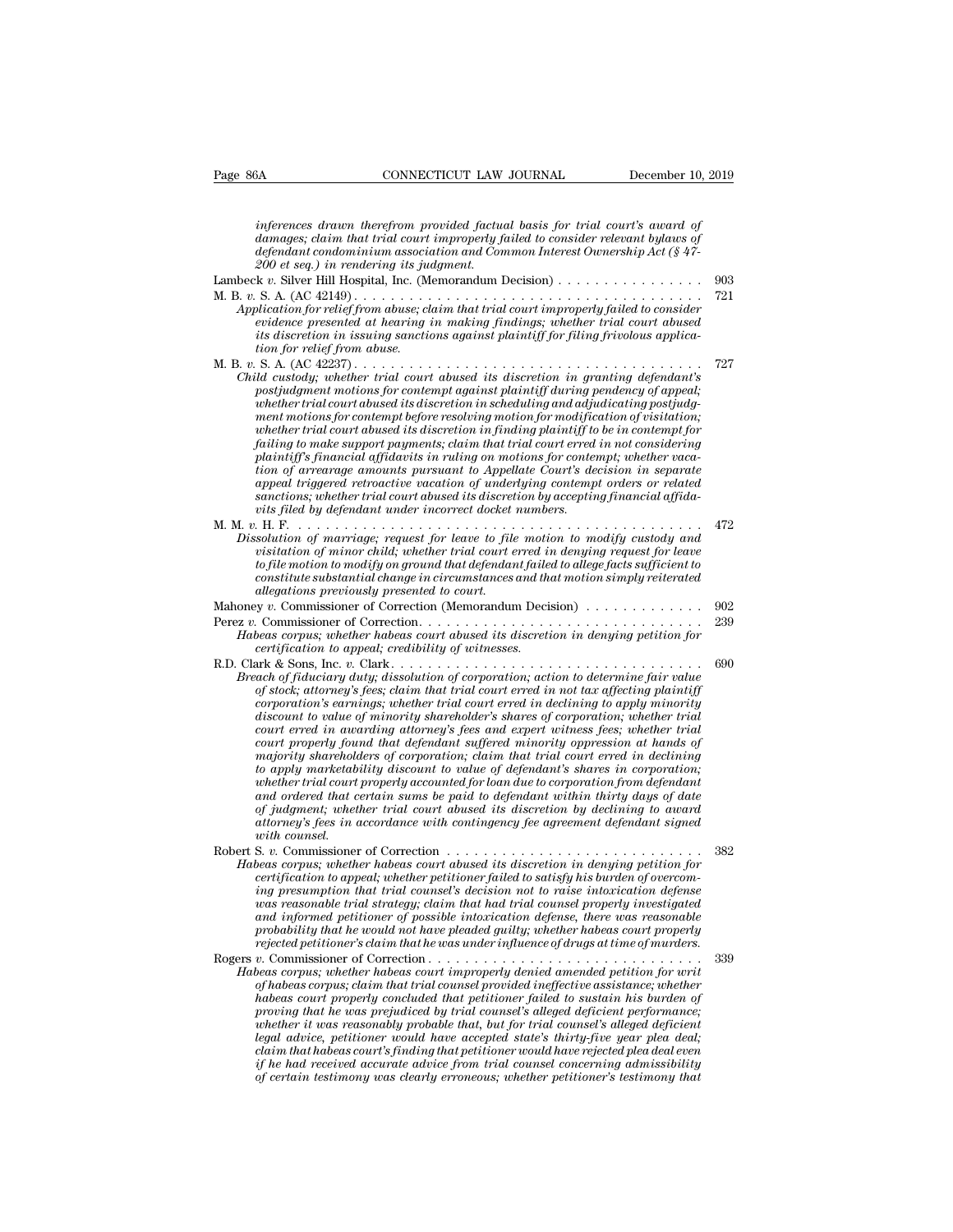*he would have accepted plea deal was unreliable; whether claim that prior habeas* **Pecember 10, 2019** CONNECTICUT LAW JOURNAL Page<br> *he would have accepted plea deal was unreliable; whether claim that prior habeas*<br> *counsel rendered ineffective assistance failed as matter of law.*<br>
Saunders v. Commissi

December 10, 2019 CONNECTICUT LAW JOURNAL Page 87A<br> *he would have accepted plea deal was unreliable; whether claim that prior habeas*<br> *counsel rendered ineffective assistance failed as matter of law.*<br>
Saunders *v.* Comm **Fage 87A**<br> *Habeas cound have accepted plea deal was unreliable; whether claim that prior habeas*<br> *he would have accepted plea deal was unreliable; whether claim that prior habeas*<br> *counsel rendered ineffective assistan corpus on grounds that due process claims were procedurally defaulted and petitioner would have accepted plea deal was unreliable; whether claim that prior habeas*<br>counsel rendered ineffective assistance failed as matter of law.<br> $\frac{1}{12}$ <br> $\frac{1}{12}$ <br> $\frac{1}{12}$  commissioner of Correction  $\ldots \ld$ *provald have accepted plea deal was unreliable; whether claim that prior habeas*<br> *procedural rendered ineffective assistance failed as matter of law.*<br> *procedurally defaulted and*<br> *provalisioner failed to allege legall ne would nave accepted pied deal was unretiable; whether claim that prior habeas*<br> *counsel rendered ineffective assistance failed as matter of law.*<br>  $\ldots$   $\ldots$  . A Commissioner of Correction  $\ldots$   $\ldots$  .<br>  $\ldots$   $\ldots$  *counsel rendered ineffective assistance jaited as matter of taw.*  $473$ <br>  $28$   $\kappa$  . Commissioner of Correction  $\ldots \ldots \ldots \ldots \ldots$   $473$ <br>  $28$   $28$   $\kappa$  whether hadeas court properly dismissed petition for writ of habeas *of statute (§ 54-56d), during criminal proceeding in the statute property dismissed petition for writ of habeas* corpus on grounds that due process claims were procedurally defaulted and corpus on ground bat due process *corpus; whether habeas court property dismissed petition for writ of habeas* corpus on grounds that due process claims were procedurally defaulted and percitioner failed to allege legally cognizable cause and prejudice to *corpus on grounds that due process claims were procedurally defaulted and petitioner failed to allege legally cognizable cause and prejudice to overcome procedural defaults; claim that petitioner's rights to due process w* petitioner failed to allege legally cognizable cause and prepudice to overcome<br>procedural defaults; claim that petitioner's rights to due process were violated<br>on ground that he was tried while he was incompetent and that procedural defaults; claim<br>on ground that he was tri<br>examination had not been<br>of statute (§ 54-56d), during<br>claims were not subject to<br>claims; assertion that claim<br>same manner as substanti<br>to procedural default.<br>Capital Pa on ground that he was tried while he was incompetent and that competency<br>examination had not been requested for him by trial court or state, in violation<br>of statute (§ 54-56d), during criminal proceedings; assertion that d *Semper in the total control to the statistical default and the process*<br> *claims were not subject to procedural default rule; reviewability of due process*<br> *claims; assertion that claims of incompetence to stand trial sh Mrongful termination of employmential default rule; reviewability of due process claims; assertion that claims of incompetence to stand trial should be treated in same manner as substantial claims of actual innocence, whi erly struck each counter of operative complaint rule; reviewability of oue processes and manner as substantial claims of actual innocence, which are not subject to procedural default.*<br> *exame manner as substantial claims tainms; assertion that claims of incompetence to stand trial should be treated in same manner as substantial claims of actual innocence, which are not subject to procedural default.*<br> *to procedural default.*<br>
Capital Par *forth facts essential to establishment of implied contract or specified public policy that was alleged to have been implicated by plaintiff's discharge from defendant's employ; whether there was anything in record that indicated that indicated termination of employment; whether factual allegations condition of employment; motion to strike; daim that trial court improp-<br>erly struck each c permission of employment; motion to strike; claim that trial court improp-*<br>*pergy struck each court of operative complaint; whether factual allegations con-*<br>*tained in complaint for wrongful termination in breach of imp ne* and the munitation of employment; motion to strike; claim that trial court improperly struck each count of operative complaint; whether factual allegations contained in complaint for wrongful termination in breach of

*erty struck each count of operative complaint; whether factual allegations contained in complaint for wrongful termination in breach of implied contract set forth facts essential to establishment of implied contract or sp* rained in complaint for wrongful termination in breach of implied contract set<br>forth facts essential to establishment of implied contract or specified public policy<br>that was alleged to have been implicated by plaintiff's d *forth facts essential to establishment of implied contract or specified public policy*<br>that was alleged to have been implicated by plaintiff's discharge from defendant's<br>employ; whether there was anything in record that i *that was alleged to have been umplicated by plaintiff's discharge from defendant's*<br>employ; whether there was anything in record that indicated that plaintiff sought<br>permission of trial court or agreement of defendant to *employ; whether there was anything in record that indicated that plaintly sought*<br>permission of trial court or agreement of defendant to amend complaint by adding<br>new cause of action after case was remanded to trial court new cause of action after case was remanded to trial court by Appellate Court;<br>whether statements made by representatives of defendant before Employment<br>Security Division of Department of Labor when contesting plaintiff's new cause of action after case was remanded to trial court by Appellate Court;<br>whether statements made by representatives of defendant before Employment<br>Security Division of Department of Labor when contesting plaintiffs e *Security Division of Department of Labor when contesting plaintiff's eligibility for unemployment benefits were absolutely privileged, whether plaintiff's allegations that defendant improperly withheld three personal fold* Security Division of Department of Labor when contesting plaintiff's allegations for unemployment benefits were absolutely privileged; whether plaintiff's allegations that defendant improperly withheld three personal folde *Dissolution of marriage; appeal to Superior Court from that defendant improperly withheld three personal folders that contained various certificates and personal records were sufficient to establish claim for negligent in magistrate; motion for more in the personal jolders that contained uneofly carricates and personal records were sufficient to establish claim for megligent inficition of emotional distress; whether plaintiff alleged any a* 

- *warious certification of emotional distress; whether plaintiff alleged any acts committed by defendant in conduct of any trade or commerce to support daim for violation of Connecticut Unfair Trade Practice Act (§ 42-110a judgment match of emotional astress; whether planntyf alleged any acts committed by defendant in conduct of any trade or commerce to support claim for violation of marriage; appeal to Superior Court from order of family s fication fully dispose of that motion; whether family support magistrate's order terminated separate and distinct proceeding or so concluded rights of parties that is a further in the solution of marriage, appeal to Superior Court from angistrate, motion for modification of child support, whether appeal from order of family support magistrate's order fication fully dispose of t Phissolution of marriage; appeat to Superior Court from order of Jamily support*<br> *whether appeal from order of family support magistrate was taken from final<br>
judgment; whether family support magistrate's order regarding* magistrice, modification of child support, subject matter jurisdiction,<br>whether appeal from order of family support magistrate was taken from final<br>judgment, whether family support magistrate's order regarding motion for m *Robbery in first degree; threatening support magnetics order regarding motion for modi-<br>fication fully dispose of that motion; whether family support magistrate's order<br>terminated separate and distinct proceeding or so co*
- *guagment, whether jamuy support maytstrate's order regarding motion fully dispose of that motion, whether family support magistrate's order terminated separate and distinct proceeding or so concluded rights of parties* th *defininated separate and distinct proceeding or so concluded rights of parties*<br>*derminated separate and distinct proceeding or so concluded rights of parties*<br>*btat further proceedings could not affect them.*<br>*v*. Commis *remarkated separate and arguments proceeding or so concluded rights of parties*<br>*rhat further proceedings could not affect them.*<br>*r*, Commissioner of Correction (Memorandum Decision)<br>Alexis . . . . . . . . . . . . . . . *silence; whether defendant demonstrated harm resulting from admission of photograph into evidence; whether alleged constitutional violation was harmless* and their that into evidence; in  $\hat{p}$  is  $\hat{p}$  is  $\hat{p}$  is  $\hat{p}$  is  $\hat{p}$  is  $\hat{p}$  is  $\hat{p}$  is  $\hat{p}$  is  $\hat{p}$  is  $\hat{p}$  is  $\$ Alexis<br>*bery in first degree; threatenin*<br>*bery in first degree; threatenin<br><i>defendant's due process right*<br>*remark during closing argumes<br>ience; whether defendant demotyped reasonable doubt.*<br>*Brooks......................* Roovery in first acgree; urreatening in second acgree; carm that trial court improperty and has the violated production photograph into evidence; claim that state violated defendant's due process right to fair trial by eli *Illegal and the process right to fair trial by eliciting testimony and making remark during cosing arguments about defendant's postarrest and post-Miranda silence; whether defendant demonstrated harm resulting from admiss of illegal receipt of firearm because state did not prove when or how defendant osing arguments about defendant's postarrest and post-Miranda silence; whether defendant demonstrated harm resulting from admission of phot received firearm.*
- State *v.* carpenter agendant demonstrated narm resulting from damission of photo-<br>graph into evidence; whether alleged constitutional violation was harmless<br>beyond reasonable doubt.<br>State v. Brooks. . . . . . . . . . . . *Murder; arson in second degree; claim that trial court improperly declined to beyond reasonable doubt.*<br> *Murder; arson in second degree; claim that trial court improperly declined to giveo-*<br> *Murder; arson in second deg*
- *gurma reasonable about.*<br> *gal receipt of firearm, whether evidence was insufficient to support conviction*<br> *gal receipt of firearm, whether evidence was insufficient to support conviction*<br> *of illegal receipt of firear establish direction in whether evidence was insufficient to support conviction*<br>*establish direction of firearm because state did not prove when or how defendant*<br>*received firearm.*<br>*Carpenter . . . . . . . . . . . . . . of victim's home.* State *v.* Carter . . . . . . . . . . . . . . . . . . . . . . . . . . . . . . . . . . . . . . . . . . . . <sup>202</sup> *Assault in first degree; attempt to commit assault in first degree; risk of injury to*
- *carpenter*  $\dots \dots \dots$  *comod degree; claim that trial court impropely declined to give*<br>*incy arson in second degree; claim that trial court impropely declined to give<br>party instruction on third-party culpability; whether e dismission in second agree; claim that trial court improperty declined to give jury instruction on third-party culpability; whether evidence was sufficient to* establish direct connection between third party and murder *improperly found that it lacked subject matter jurisdiction over motion to set aside judgment of conviction; whether there was any practical relief that could be* afformation and the control of unchallength of unchallendant in first degree; risk of injury to a child; criminal possession of firearm; mootness; whether trial court erred in dismissing motion to set aside judgment o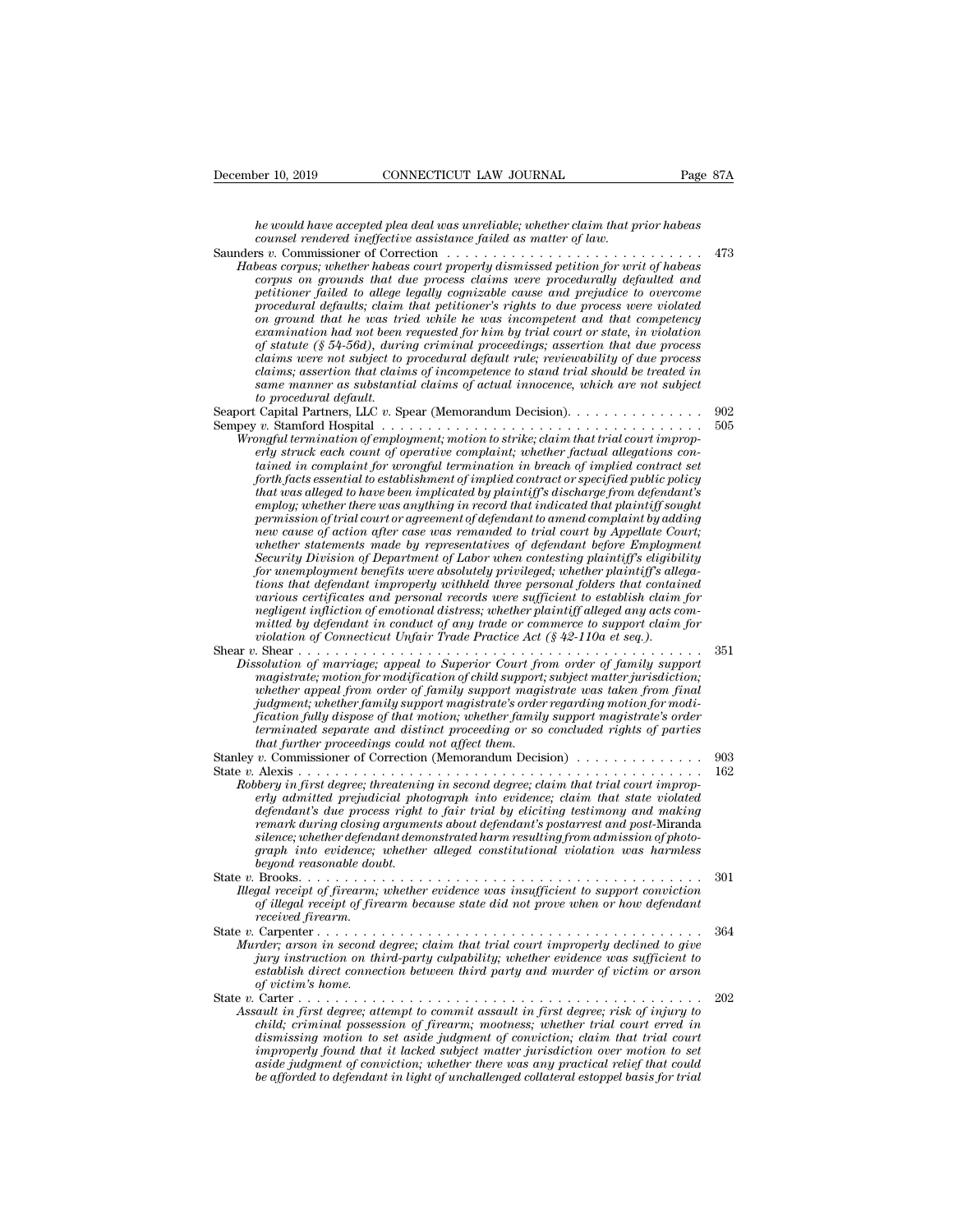*court's dismissal of defendant's motion to set aside judgment of conviction;*

| Page 88A                                                                                                                                                                                                                                                                                                                 | CONNECTICUT LAW JOURNAL                                                                                                                                                                                                                                                                                                                                                                                                                                                                                                                                                                                                                                                                                                                                                                                                                                                                                                                                                                                                                                                                                                                                                                                                                                                                                                                                                                                                                                                                                                                                                                                                                                                                                                                                                                                                                                                                                                                                                                                                                                                             | December 10, 2019 |
|--------------------------------------------------------------------------------------------------------------------------------------------------------------------------------------------------------------------------------------------------------------------------------------------------------------------------|-------------------------------------------------------------------------------------------------------------------------------------------------------------------------------------------------------------------------------------------------------------------------------------------------------------------------------------------------------------------------------------------------------------------------------------------------------------------------------------------------------------------------------------------------------------------------------------------------------------------------------------------------------------------------------------------------------------------------------------------------------------------------------------------------------------------------------------------------------------------------------------------------------------------------------------------------------------------------------------------------------------------------------------------------------------------------------------------------------------------------------------------------------------------------------------------------------------------------------------------------------------------------------------------------------------------------------------------------------------------------------------------------------------------------------------------------------------------------------------------------------------------------------------------------------------------------------------------------------------------------------------------------------------------------------------------------------------------------------------------------------------------------------------------------------------------------------------------------------------------------------------------------------------------------------------------------------------------------------------------------------------------------------------------------------------------------------------|-------------------|
| whether appeal was moot.                                                                                                                                                                                                                                                                                                 | court's dismissal of defendant's motion to set aside judgment of conviction;                                                                                                                                                                                                                                                                                                                                                                                                                                                                                                                                                                                                                                                                                                                                                                                                                                                                                                                                                                                                                                                                                                                                                                                                                                                                                                                                                                                                                                                                                                                                                                                                                                                                                                                                                                                                                                                                                                                                                                                                        |                   |
| Murder; criminal possession of firearm; reviewability of claim that trial court<br>improperly admitted into evidence video recorded statements of witnesses; claim<br>that trial court improperly admitted into evidence handgun magazine, which<br>defendant claimed was irrelevant, highly prejudicial and misleading. |                                                                                                                                                                                                                                                                                                                                                                                                                                                                                                                                                                                                                                                                                                                                                                                                                                                                                                                                                                                                                                                                                                                                                                                                                                                                                                                                                                                                                                                                                                                                                                                                                                                                                                                                                                                                                                                                                                                                                                                                                                                                                     |                   |
|                                                                                                                                                                                                                                                                                                                          | Sexual assault in fourth degree; risk of injury to child; unpreserved claim that trial<br>court improperly admitted into evidence expert testimony regarding how child<br>victims of sexual abuse behave and how they disclose their abuse; whether trial<br>court committed plain error in admitting testimony of expert witness; request<br>that this court exercise its supervisory authority over administration of justice<br>to preclude, as matter of law, admission of expert testimony on characteristics<br>of children who report sexual abuse; claim that trial court abused its discretion<br>during pretrial hearing by refusing to permit defendant to ask victim leading<br>questions on direct examination; whether defendant failed to establish that trial<br>court's alleged error caused him harm.                                                                                                                                                                                                                                                                                                                                                                                                                                                                                                                                                                                                                                                                                                                                                                                                                                                                                                                                                                                                                                                                                                                                                                                                                                                             | 304               |
|                                                                                                                                                                                                                                                                                                                          | Assault of public safety personnel; claim that jury's rejection of affirmative defense<br>of mental disease or defect was not supported by evidence; whether jury was<br>obligated to accept testimony of expert witness; credibility of witnesses.                                                                                                                                                                                                                                                                                                                                                                                                                                                                                                                                                                                                                                                                                                                                                                                                                                                                                                                                                                                                                                                                                                                                                                                                                                                                                                                                                                                                                                                                                                                                                                                                                                                                                                                                                                                                                                 | 684               |
|                                                                                                                                                                                                                                                                                                                          | Risk of injury to child; unlawful restraint in first degree; assault in first degree;<br>criminal attempt to commit assault in first degree; assault in second degree;<br>whether trial court abused its discretion by admitting into evidence forensic<br>interviews of victims; claims that forensic interviews did not meet requirements<br>of medical diagnosis and treatment exception to rule against hearsay, as estab-<br>lished in State v. Griswold (160 Conn. App. 528), were irrelevant, were more<br>prejudicial than probative and were cumulative; claim that trial court improperly<br>denied motions for judgment of acquittal with respect to two counts of risk of<br>injury to child because neither victim was placed at risk of injury to her physical<br>or mental health, as neither victim actually witnessed burning of other; claim<br>that trial court made constitutional and evidentiary error when it improperly<br>precluded defendant from presenting evidence of third-party culpability by not<br>allowing him to testify about his girlfriend's prior statement to him that she had<br>burned victims; claim that trial court improperly determined that statement<br>against penal interest exception to rule against hearsay did not apply to alleged<br>admission of defendant's girlfriend to defendant that she had burned victims.                                                                                                                                                                                                                                                                                                                                                                                                                                                                                                                                                                                                                                                                                                        | 598               |
|                                                                                                                                                                                                                                                                                                                          | Murder; home invasion; burglary in first degree as accessory; robbery in first degree<br>as accessory; conspiracy to commit burglary in first degree; tampering with<br>physical evidence; whether trial court abused its discretion when it admitted<br>coconspirator's statements pursuant to dual inculpatory statement exception to<br>hearsay rule in applicable provision (§ 8-6 [4]) of Connecticut Code of Evidence;<br>unpreserved claim that trial court improperly found coconspirator unavailable<br>to testify; claim that defendant's sixth amendment right to confrontation was<br>violated when trial court failed to have coconspirator sworn in prior to making<br>its determination that coconspirator was unavailable to testify; claim that trial<br>court committed plain error when it failed to have coconspirator sworn in before<br>making its determination that coconspirator was unavailable to testify; claim<br>that trial court violated defendant's sixth amendment right to confrontation when<br>it admitted tape recording of coconspirator's statements to jailhouse informant;<br>claim that coconspirator's statements to jailhouse informant constituted inad-<br>missible testimonial hearsay under federal constitution; unpreserved claim that<br>coconspirator's statements to jailhouse informant were testimonial under due<br>process and confrontation clauses in article first, $\S 8$ , of state constitution; claim<br>that trial court abused its discretion when it admitted coconspirator's statements<br>to jailhouse informant and coconspirator's girlfriend pursuant to $\S 8-6$ (4);<br>whether trial court properly found that coconspirator's statements to jailhouse<br>informant and coconspirator's girlfriend presented sufficient indicia of reliabil-<br>ity; whether trial court abused its discretion when it excluded from evidence<br>under $\S 8-6(4)$ certain testimony as not trustworthy; whether trial court abused<br>its discretion when it denied defendant's motion to preclude state from offering | 904<br>245        |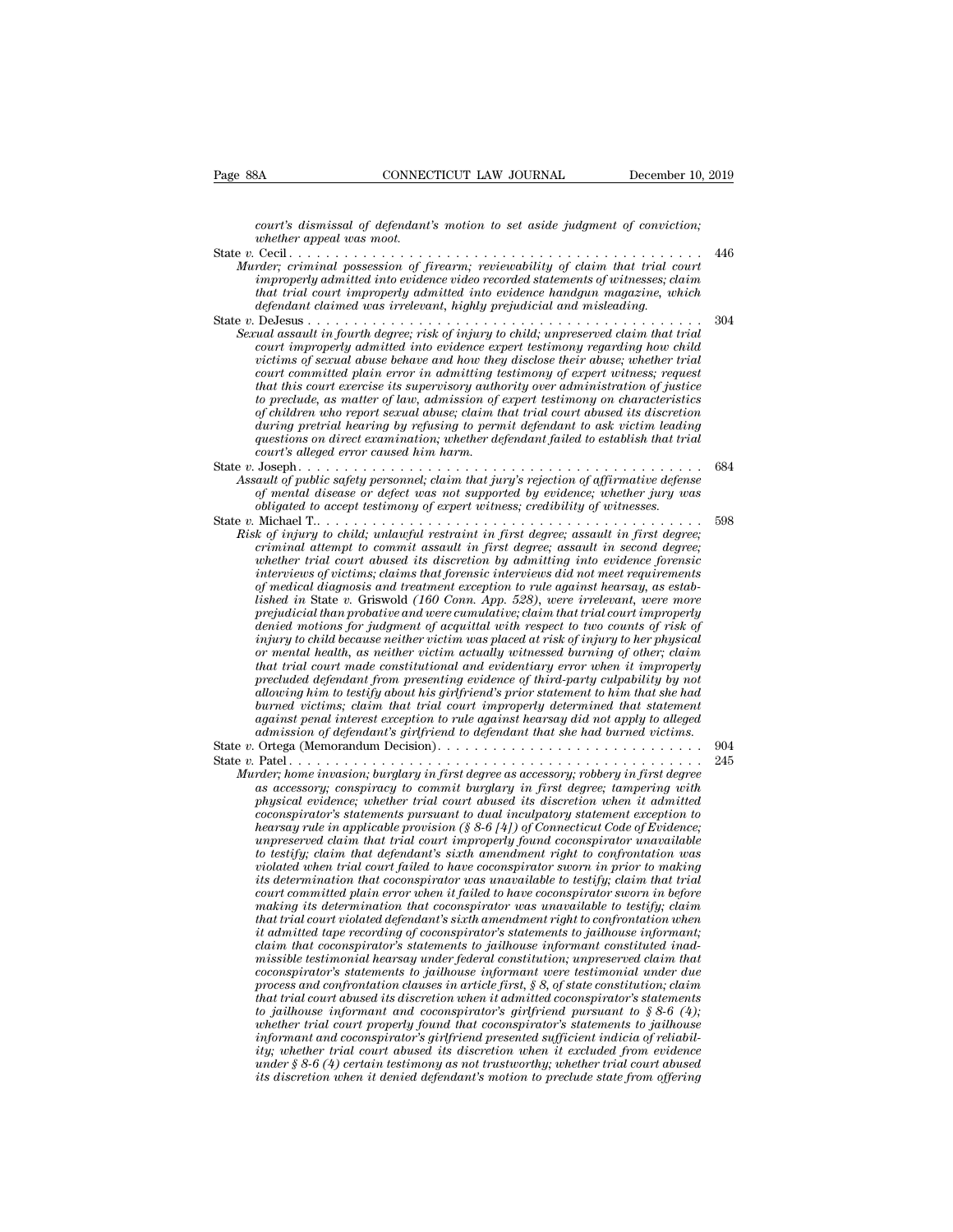*testimony about cell phone tower data analysis; claim that trial court failed to* **conduct Hearth Conduct Heary conduct to Conduct Hearth Page 89A**<br> *conduct hearing pursuant to State v. Porter (241 Conn. 57) to determine reliability*<br> *conduct hearing pursuant to State v. Porter (241 Conn. 57) to det* **of methods and procedures and procedures and procedures and procedures and procedures testimony about cell phone tower data analysis; claim that trial court failed to conduct hearing pursuant to State v. Porter (241 Conn. evaluates and CONNECTICUT LAW JOURNAL** Page 89A<br> *estimony about cell phone tower data analysis; claim that trial court failed to*<br> *conduct hearing pursuant to State v. Porter (241 Conn. 57) to determine reliability*<br> *o testimony about cell phone tower data analysis; claim that trial court failed to conduct hearing pursuant to State v. Porter (241 Conn. 57) to determine reliability of methods and procedures concerning cell phone tower da* testimony about cell phone tower data analysis; claim that trial court failed to<br>conduct hearing pursuant to State v. Porter (241 Conn. 57) to determine reliability<br>of methods and procedures concerning cell phone tower dat *Murder; prosecutorial impropriety; whether defendant was deprived of methods and procedures concerning cell phone tower data analysis; whether evidence was sufficient to convict defendant of murder under theory of liabili* 

*cessimoly about ceal phone wave ratio* and *chairs'ss*, canni *and conduct hearing pursuant to* State v. Potter (241 Conn. 57) to determine reliability of methods and procedures concerning cell phone tower data analysis *conduct mean ray parsacta to sake the term in the determine retational of methods and procedures concerning cell phone tower data analysis; whether evidence was sufficient to convict defendant of murder under theory of l during sum procedures concerning cet phone was rangies, ancherically evidence was sufficient to convict defendant of murder under under theory of liability that was predicated on Pinkerton v. United States (328 U.S. 640). typically would respond when questioned by police hours after witnessing his friend's death, nor about how defendant's ingestion of phencyclidine could have affected his behavior during police interview; claim that prosecutor improperly inter; prosecutorial impropriety; whether defendant was deprived of his due process right to fair trial because of certain prosecutorial improprieties in closing argument; claim that prosecutor improperly opined on how so found to fair trial because of certain prosecutorial improprieties in closing*<br>*fouring police interview because there was no evidence as to how someone should act<br>typically would respond when questioned by police hours a* argument; claim that prosecutor improperly opined on how someone should act<br>during police interview because there was no evidence as to how grieving person<br>typically would respond when questioned by police hours after witn *fully would respond when questioned by police hours after witnessing his triend's death, nor about how defendant's ingestion of phencyclidine could have affected his behavior during police interview; claim that prosecutor chypically would respond when questioned by police hours after witnessing his* friend's death, nor about how defendant's ingestion of phencyclidine could have affected his own experience by stating what he would have done *friend's death, nor about how defendant's ingestion of phencyclidine could have* affected his behavior during police interview; claim that prosecutor improperly interjected his own experience by stating what he would have affected has behavior during police interview; claim that prosecutor improperty<br>interjected his own experience by stating what he would have done if he had<br>found himself in defendant's circumstances; claim that prosecutor *derived in sown experience by stating what he would have done if he had*<br>found himself in defendant's circumstances; claim that prosecutor improperly<br>appealed to jurors' emotions when prosecutor speculated that defendant *found himself in defendant's circumstances; claim that prosecutor improperly appealed to jurors' emotions when prosecutor speculated that defendant shame-fully went through victim's purse after her death and found letters* appeated to jurors' emotions when prosecutor speculated that defendant shame-<br>fully went through victim's purse after her death and found letters regarding<br>child custody issues; claim that prosecutor's statement that defen *fully went through vcctum's purse after her death and jound letters regarding*<br> *child custody issues; claim that prosecutor's statement that defendant's version*<br> *of events, namely, that gun was in both his and victim's chuld custody issues; claim that prosecutor's statement that defendant's version*<br>of events, namely, that gun was in both his and victim's hands at time of discharge,<br>contradicted gunshot residue evidence was improper bec *herof events, namely, that gun was in both his and victim's hands at time of discharge,*<br>contradicted gunshot residue evidence was improper because it was not properly<br>derived from evidence presented; claim that prosecuto *contradicted gunshot residue evidence was improper because it was not propertived from evidence presented; claim that prosecutor's use of words "kill shimproperly appealed to jurors' sympathies and emotions because those* improperly appealed to juring sympathies and emotions because those words<br>
improperly appealed to juring's sympathies and emotions because those words<br>
improperly appealed to juring's sympathies and emotions; whether prose *Motion to correct illegal sentence; subjectuates and emotions because inspective*<br> *Morpoperly appealed to jurors' sympathies and emotions; whether prosecutor's*<br> *Motion to correct illegal sentence; subject matter jurisd correction in a improperly appealed to jurors' sympathies and emotions; whether prosecutor's*<br> *contenent of "[i]t's shameful" that defendant went through victim's purse after*<br> *her death was improper expression of perso legality appearation jurisdiction; whenewer the defendant emotions, whether prosecurisdiction is the defendant went through victim's purse after her death was improper expression of personal opinion; whether prosecutorial motion to pright symmetral wall examined the model that direction the death was improper expression of personal opinion; whether prosecutorial improprieties deprived defendant of his due process right to fair trial.*<br>
Ram *improprieties deprived defendant of his due process right to fair trial.*<br> *Motion to correct illegal sentence; subject matter jurisdiction; whether m*<br> *correct illegal sentence was proper procedural vehicle to raise cla* State *v.* Ramos.<br> *Motion to correct illegal sentence; subject matter jurisdiction, whether motion to correct illegal sentence was proper procedural vehicle to raise claim challenging legality of defendant's conviction; w A Motion to correct illegal sentence; subject matter jurisdiction; whether motion to*<br>correct illegal sentence was proper procedural vehicle to raise claim challenging<br>legality of defendant's conviction; whether trial c *definition is correct illegal sentence, salget matter juristation, whether motion to correct illegal sentence was proper procedural vehicle to raise claim challenging legality of defendant's conviction, whether trial cour pleadity of defendant's conviction; whether trial court lacked jurisdiction over*<br>*pleadity of defendant's conviction; whether trial court lacked jurisdiction over*<br>*mosed; improper form of judgment.*<br>Ricks . . . . . . . *proper statement of facts and applicable law on issues.* State *<sup>v</sup>*. Riddick . . . . . . . . . . . . . . . . . . . . . . . . . . . . . . . . . . . . . . . . . . . <sup>243</sup> *P Motion to correct illegal sentence; claim that due process required state to prove that*<br> *Motion to correct illegal sentence; claim that due process required state to prove that*<br> *defendant breached initial plea agr* rians courrect illegal sentence; claim that due process required state to prove that<br>defendant breached initial plea agreement before state could enter into second<br>plea agreement with him; adoption of trial court's memoran *defendant breached initial plea agreement before state could enter into second<br>plea agreement with him; adoption of trial court's memorandum of decision as<br>proper statement of facts and applicable law on issues.*<br>State v. State *v.* Salters . . . . . . . . . . . . . . . . . . . . . . . . . . . . . . . . . . . . . . . . . . . . <sup>670</sup> *Assault of employee of Department of Correction; motion to correct in that trial*<br> *Assault of employee of Department of Correction; motion to correct illegal sentence;*<br> *Assault of employee of Department of Correction;* illegal sentence because sentencing court substantially relied on state's materially *illegal sentence because sentencing court substantially relied on state's materially inaccurate information at sentencing; whether defendant could establish that sentencing court relied on inaccurate information; whether police detective's small to employee of Department of Correction; motion to correct illegal sentence; all to femployee of Department of Correction; motion to correct illegal sentence; claim that trial court abused its discretion when it den tion relied on by court in sentencing; whether trial court discussed and applied correction; motion to correction; motion to correct ulegal sentence;*<br> *claim that trial court abused its discretion when it denied motion to correct<br>
illegal sentence because sentencing court substantially reliability re claim that trial court abused its ascretion when it denied motion to correct illegal sentencing court substantially relied on state's materially insecurate information at sentencing; whether defendant could establish that defendant information at sentencing court substantially relied on state's materially inaccurate information at sentencing; whether defendant could establish that sentencing court relied on inaccurate information; whether because information at sentencing; whether defendant could establish that* sentencing court relied on inaccurate information; whether police detective's sworn testimony exceeded minimum indicia of reliability required of *Sentencing court retied on inaccurate information; whether police detection testimony exceeded minimum indicia of reliability required of information relied on by court in sentencing, whether trial court discussed and app* stevens *v*. stevens *v*. created mutual interaction  $y$  count in sentencing; whether trial court discussed and applied<br>correctly appropriate standard of actual reliance; whether there was anything<br>in record that indicated *Intertional in the standard of actual reliance; whether there was anything*<br> *In record that indicated that sentencing court relied on information regarding*<br> *in record that indicated that sentencing court relied on info motion to dismiss for lactated that sentencing court relied on iformation regarding defendant's activities in North Carolina to fashion defendant's sentence; whether, because defendant failed to establish that sentencing* 

*ert record nua macnual material conditional defendant's sentence; whethere, defendant's activities in North Carolina to fashion defendant's sentence; whether, because defendant failed to establish that sentencing court re figured in succession we constrained to distribute to refinant succession distributes in transien or unreliable information, other claims on appeal necessarily failed.*<br> *or unreliable information, other claims on appeal his burden that he properly served nonresident defendants at their respective last known addresses and that he made a reasonably diligent search to find out v.* Khalily .... and infliction of emotional distress; whether trial court properly granted infliction to dismiss for lack of personal jurisdiction; claim that trial court improperty relied on affidavits of nonresident de *of motion to the enly relied ficient to r*<br>*ficient to r*<br>*his burden*<br>*known adder last k*<br>*of process.*